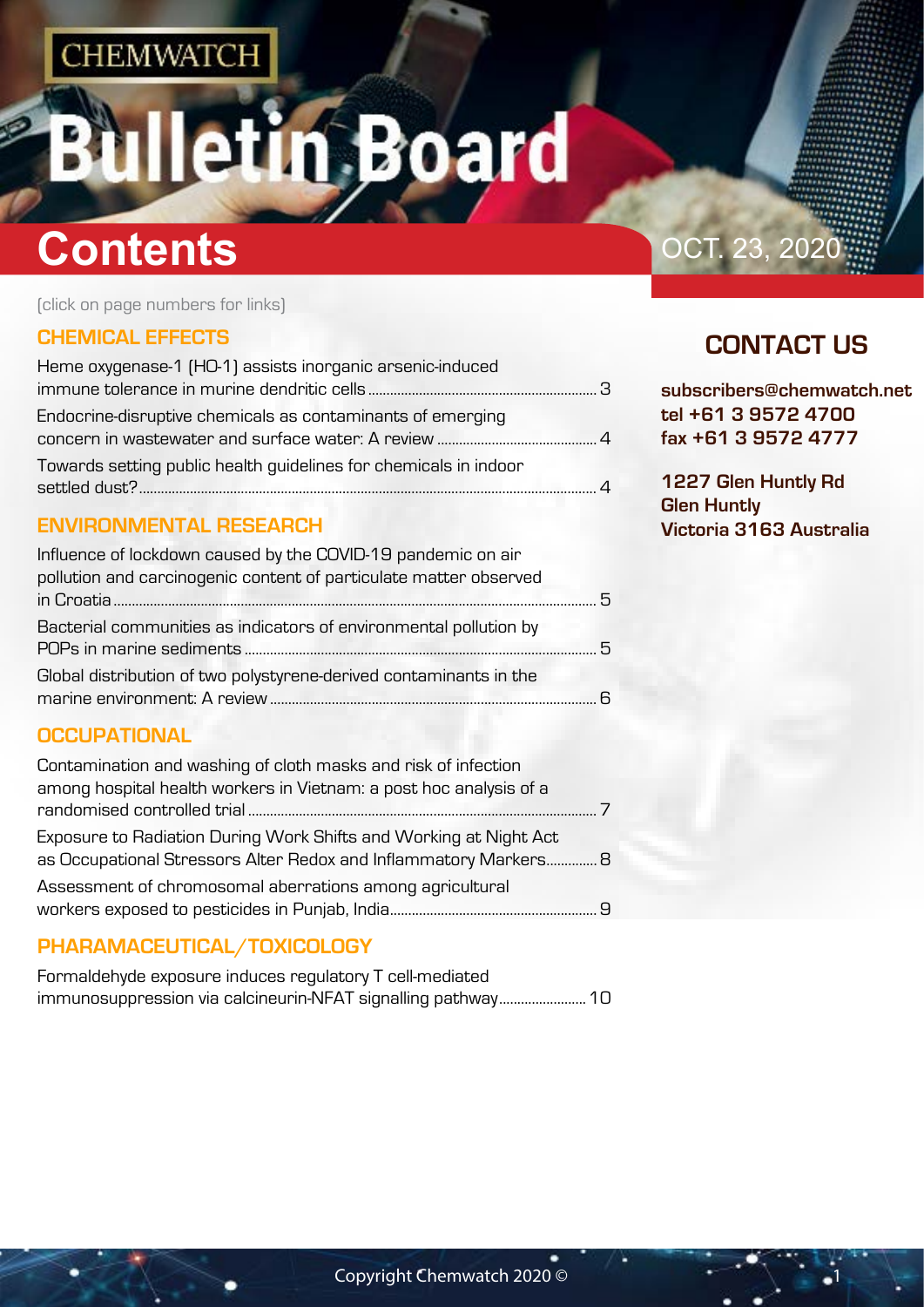# <span id="page-1-0"></span>**Bulletin Board**

**Inorganic arsenic, a well-known human carcinogen, poses a major threat to global health.**

**CHEMWATCH** 

**Population growth followed by rapid development of industrialisation has caused serious environmental pollution with contaminants of emerging concern found in wastewater and surface water.**

## **CHEMICAL EFFECTS**

### **Heme oxygenase-1 (HO-1) assists inorganic arsenicinduced immune tolerance in murine dendritic cells** 2020-09-30

Inorganic arsenic, a well-known human carcinogen, poses a major threat to global health. Given the immunosuppressive potentials of inorganic arsenic as well as limited understanding of this metalloid on antigenpresenting dendritic cells (DCs), we systematically screened the immune targets in response to arsenic treatment, as well as its possible molecular mechanism in cultured murine DCs. Our results denoted that arsenite (As) significantly induced immune tolerance by down-regulating the expression of phenotypic molecules, pro-inflammatory factors and T-lymphocyte helper (Th)1/Th17-inducible cytokines in lipopolysaccharides (LPS)-stimulated myeloid-derived dendritic cells (BMDCs). Inconsistent with dampened phosphorylation of immune-related proteins (nuclear factor kappa-B) NF-IB, p38 and JNK, the metalloid drastically induced the expression of Heme oxygenase-1 (HO-1) protein, which enlightened us to continuously explore the possible roles of HO-1 pathway in As-induced immune tolerance in BMDCs. In this respect, immunosuppressive properties of HO-1 pathway in BMDCs were firstly confirmed through pharmacological overexpression of HO-1 by both CoPP and CORM-2. By contrast, limited HO-1 expression by HO-1 inhibitor ZnPP specifically alleviated As-mediated down-regulation of CD80, chemokine factor C-C chemokine receptor 7 (CCR7), tumor necrosis factor (TNF) -[], Interleukin (IL)-23 and IL-6, which reminds us the peculiarity of HO-1 in As-induced immune tolerance in murine DCs. Based on these experimental findings, we postulated the immunosuppressive property of inorganic arsenic might be mediated partially by HO-1 in DCs, thus contributing to the interactions of DCs-polarized differentiation of T-lymphocyte subtype as well as the development of infections and malignant diseases.

Authors: Jinlong Li, Yuanyuan Guo, Xiaoxu Duan, Bing Li Full Source: Chemosphere 2020 Sep 30;264(Pt 2):128452. doi: 10.1016/j.chemosphere.2020.128452.

## **Technical**

ОСТ. 23, 2020 <u>—</u> <mark>Technical</mark> — <u>Ост. 23, 2020</u>

**Endocrine-disruptive chemicals as contaminants of emerging concern in wastewater and surface water: A review**

#### 2020-10-10

Population growth followed by rapid development of industrialisation has caused serious environmental pollution with contaminants of emerging concern found in wastewater and surface water. As one of the most important resources for human survival, water is daily polluted by endocrine-disruptive chemicals (EDCs) including pharmaceuticals and personal care products, organic pollutants and heavy metals. Even at low concentrations in water bodies, chronic exposure to EDCs can cause adverse effects on human and environment health. The main concern with EDCs is the diseases they can generate in humans or wildlife by affecting the function of hormones in the body. Problems in the reproductive system, thyroid problems, Alzheimer's, cancer and obesity are some of the major effects of EDCs in humans. In wildlife, the reproductive system may be affected, including its levels of hatchability and vitellogenin. The efforts of the present review are on emphasising on the environmental concern on the occurrence and risk assessment of EDCs, their harmful effects in the ecosystem, human life, and wildlife, as a result of their incomplete removal from wastewater treatment plants. The review focuses on studies conducted in South Africa highlights the use of fungal bioreactors as a low-cost and eco-effective environmentally friendly wastewater treatment processes.

Authors: Teddy Kabeya Kasonga, Martie A A Coetzee, Ilunga Kamika, Veronica M Ngole-Jeme, Maggy Ndombo Benteke Momba Full Source: Journal of environmental management 2020 Oct 10;277:111485. doi: 10.1016/j.jenvman.2020.111485.

## **Towards setting public health guidelines for chemicals in indoor settled dust?**

#### 2020-10-11

Indoor settled dust may result in substantial human exposure to chemicals, especially by ingestion following hand-to-mouth or hand-to-object-to-mouth contact. As with other environmental media related to exposure, dust may thus be subject to regulation. An international scientific workshop was convened in Paris in September 2019firstly to assess the relevance for public health of setting guidelines for indoor settled dust, and secondly to discuss scientific and technical challenges related to such guidelines. The main discussions and conclusions, with consensus achieved, are reported

## **Bulletin Board**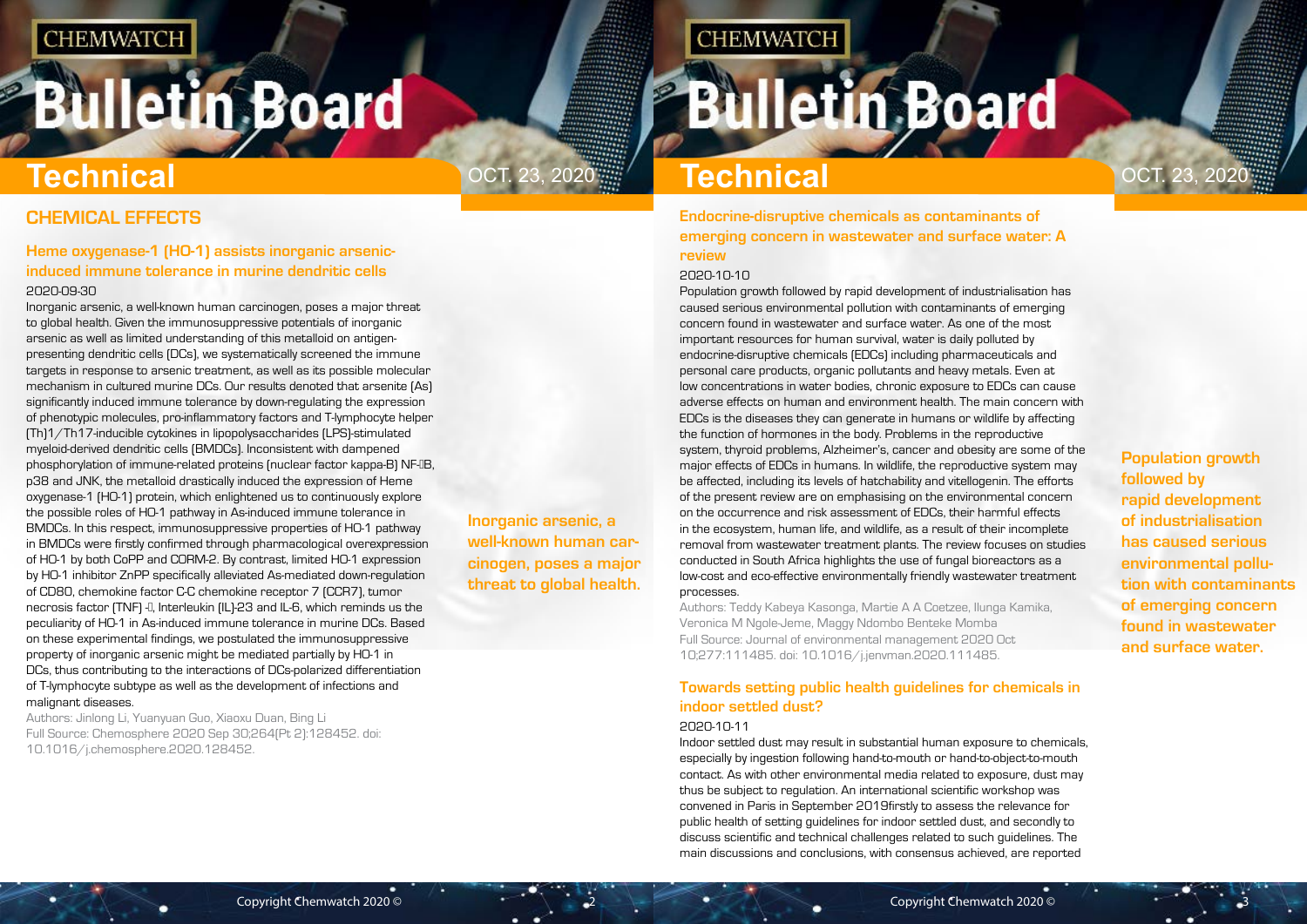# <span id="page-2-0"></span>**Bulletin Board**

**Due to the pandemic of SARS-CoV-2 in Croatia, all unnecessary activities were prohibited during the designated lockdown period (March-May 2020).**

## OCT. 23, 2020  $\frac{23}{200}$  **Technical** and the contract of the contract of  $\frac{1}{2}$  OCT. 23, 2020

**CHEMWATCH** 

**Plastic pollution is one of the major issues impacting on the marine environment.**

## **Technical Technical**

herein. Discussions concernedgeneral considerations,objectives and definitions, relevance for a health-based guideline, units of measure, and finally derivation of the guideline.These points should be addressed when consideringan indoor settled dust guideline as part of a policy to reduce exposure indoors to a given chemical or group of chemicals.

Authors: P Glorennec, D G Shendell, P E Rasmussen, R Waeber, P Egeghy, K Azuma, A Pelfrêne, B Le Bot, W Esteve, G Perouel, V Pernelet Joly, Y Noack, M Delannoy, M Keirsbulck, C Mandin Full Source: Indoor air 2020 Oct 11. doi: 10.1111/ina.12722.

## **ENVIRONMENTAL RESEARCH**

## **Influence of lockdown caused by the COVID-19 pandemic on air pollution and carcinogenic content of particulate matter observed in Croatia**

Authors: Ivana Jakovljevil, Zdravka Sever Štrukil, Ranka Godec, Silvije Davila, Gordana Pehnec

#### 2020-10-07

Due to the pandemic of SARS-CoV-2 in Croatia, all unnecessary activities were prohibited during the designated lockdown period (March-May 2020). With reduced human activity, levels of some air pollutants decreased. In this study, mass concentrations of the PM1 particle fraction (particulate matter with an equivalent aerodynamic diameter < 1 μm) and polycyclic aromatic hydrocarbons (PAHs) in PM1 and NO2 were measured and compared with concentrations measured in the same period the year before. Air pollutant concentrations were measured at two measuring sites: urban residential and urban traffic. Our results show a concentration decrease by 35% for NO2 and PM1 particles and by 26% for total PAHs at the traffic measuring site. At the residential measuring site, only concentrations of NO2 decreased slightly, but PM1 particles and PAHs were similar to the year before.

Full Source: Air quality, atmosphere, & health 2020 Oct 7;1-6. doi: 10.1007/s11869-020-00950-3.

## **Bacterial communities as indicators of environmental pollution by POPs in marine sediments**

#### 2020-09-25

Decades of intensive discharge from industrial activities into coastal systems has resulted in the accumulation of a variety of persistent organic pollutants (POPs) in marine waters and sediments, having detrimental

impacts on aquatic ecosystems and the resident biota. POPs are among the most hazardous chemicals originating from industrial activities due to their biotoxicity and resistance to environmental degradation. Bacterial communities are known to break down many of these aromatic compounds, and different members of naturally occurring bacterial consortia have been described to work in syntrophic association to thrive in heavily contaminated waters and sediments, making them potential candidates as bioindicators of environmental pollution. In this study environmental, sampling was combined with chemical analysis of pollutants and high-resolution sequencing of bacterial communities using Next Generation Sequencing molecular biology tools. The aim of the present study was to describe the bacterial communities from marine sediments containing high loads of POPs and to identify relevant members of the resident microbial communities that may act as bioindicators of contamination. Marine sediments were collected from a coastal bay area of the Baltic Sea historically influenced by intense industrial activity, including metal smelting, oil processing, and pulp and paper production. Different types of POPs were detected at high concentrations. Fiberbank sediments, resulting from historic paper industry activity, were found to harbour a clearly distinct bacterial community including a number of bacterial taxa capable of cellulolytic and dechlorination activities. Our findings indicate that specific members of the bacterial communities thrive under increasing levels of POPs in marine sediments, and that the abundances of certain taxa correlate with specific POPs (or groups), which could potentially be employed in monitoring, status assessment and environmental management purposes.

Authors: Juanjo Rodríguez, Christine M J Gallampois, Peter Haglund, Sari Timonen, Owen Rowe

Full Source: Environmental pollution (Barking, Essex : 1987) 2020 Sep 25;268(Pt A):115690. doi: 10.1016/j.envpol.2020.115690.

## **Global distribution of two polystyrene-derived contaminants in the marine environment: A review** 2020-10-08

Plastic pollution is one of the major issues impacting on the marine environment. Plastic polymers are known to leach industrial chemicals and associated contaminants. In this review, we focused on assessing the global distribution and concentration of two polystyrene-derived contaminants, hexabromocyclododecanes (HBCDs) and styrene oligomers (SOs), in marine sediments and seawater. Overall, most of the studies were carried out in Asia, North America, and Europe. Relatively high

# **Bulletin Board**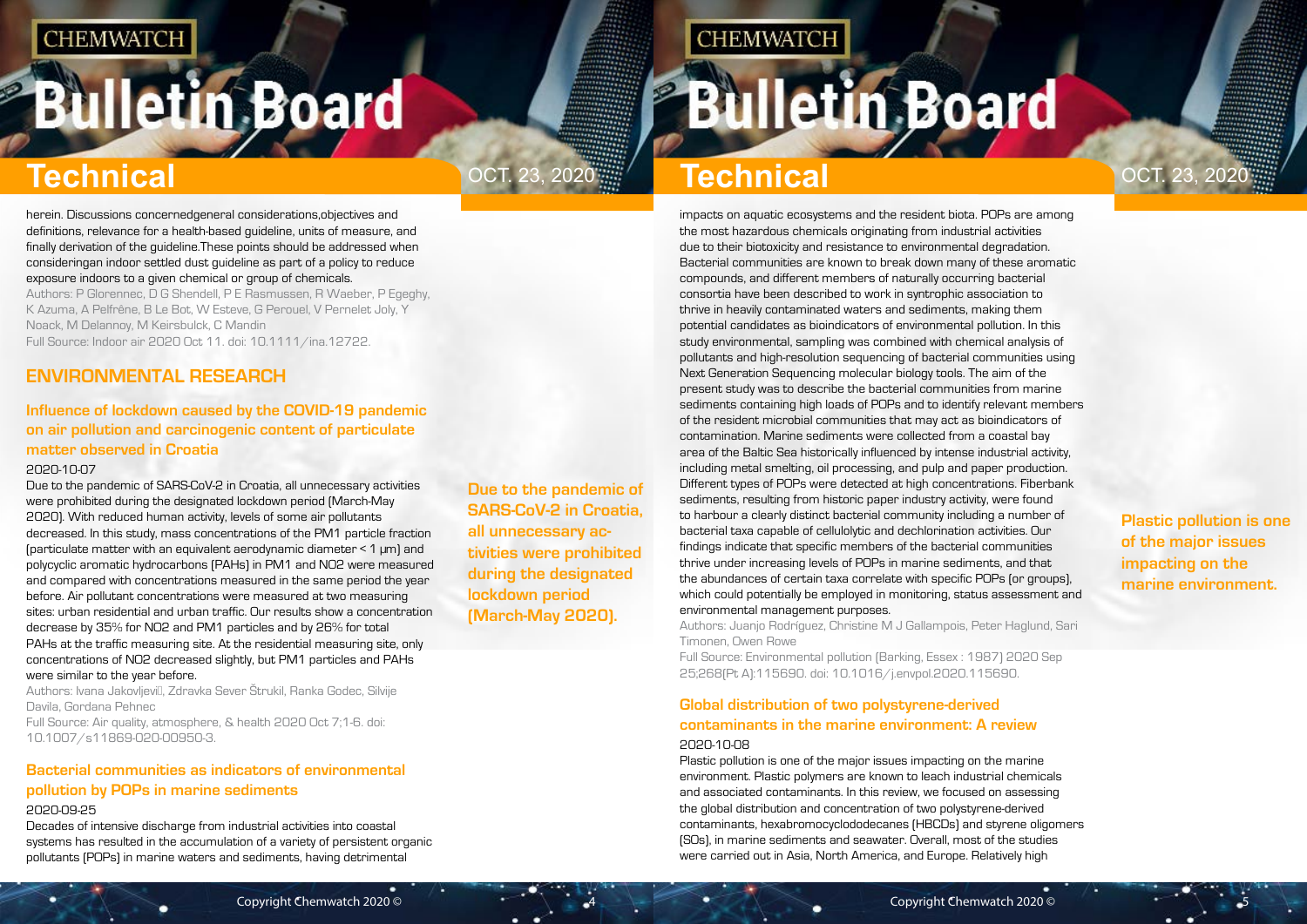# <span id="page-3-0"></span>**Bulletin Board**

**Background: In a previous randomised controlled trial (RCT) in hospital healthcare workers (HCWs), cloth masks resulted in a higher risk of respiratory infections compared with medical masks.**

## OCT. 23, 2020  $\frac{23}{200}$  **Technical** and the contract of the contract of  $\frac{1}{2}$  OCT. 23, 2020

**CHEMWATCH** 

**Background: Studies of breast cancer etiology suggest evidence that night shift working and occupational exposure to ionizing radiation (IR) are defined risk factors for breast cancer development.**

## **Technical Technical**

concentrations of these contaminants are generally attributed to the proximity of urban cities, plastic industries, polystyrene pollution, and aquaculture. Moreover, the concentrations in sediments are many times higher than in seawater. HBCDs were found to be a negligible risk to marine biota when compared to the ecotoxicological endpoints. However, realistic concentrations of SOs could compromise the wellbeing of certain species in highly polluted sites. The future perspectives and research were discussed.

Authors: Gabriel Enrique De-la-Torre, Diana Carolina Dioses-Salinas, Carlos Ivan Pizarro-Ortega, Miguel Saldaña-Serrano

Setting: 14 secondary-level/tertiary-level hospitals in Hanoi, Vietnam. Participants: A subgroup of 607 HCWs aged ≥18 years working full time in selected high-risk wards, who used a two-layered cloth mask and were part of a randomised controlled clinical trial comparing medical masks and cloth masks.

Full Source: Marine pollution bulletin 2020 Oct 8;161(Pt A):111729. doi: 10.1016/j.marpolbul.2020.111729.

## **OCCUPATIONAL**

### **Contamination and washing of cloth masks and risk of infection among hospital health workers in Vietnam: a post hoc analysis of a randomised controlled trial** 2020-09-28

Background: In a previous randomised controlled trial (RCT) in hospital healthcare workers (HCWs), cloth masks resulted in a higher risk of respiratory infections compared with medical masks. This was the only published RCT of cloth masks at the time of the COVID-19 pandemic. Objective: To do a post hoc analysis of unpublished data on mask washing and mask contamination from the original RCT to further understand poor performance of the two-layered cotton cloth mask used by HCWs in that RCT.

Intervention: Washing method for cloth masks (self-washing or hospital laundry). A substudy of contamination of a sample of 15 cloth and medical masks was also conducted.

Outcome measure: Infection rate over 4 weeks of follow up and viral contamination of masks tested by multiplex PCR.

Results: Viral contamination with rhinovirus was identified on both used medical and cloth masks. Most HCW (77% of daily washing) self-washed their masks by hand. The risk of infection was more than double among

HCW self-washing their masks compared with the hospital laundry (HR 2.04 (95% CI 1.03 to 4.00); p=0.04). There was no significant difference in infection between HCW who wore cloth masks washed in the hospital laundry compared with medical masks (p=0.5).

Conclusions: Using self-reported method of washing, we showed double the risk of infection with seasonal respiratory viruses if masks were self-washed by hand by HCWs. The majority of HCWs in the study reported hand-washing their mask themselves. This could explain the poor performance of two layered cloth masks, if the self-washing was inadequate. Cloth masks washed in the hospital laundry were as protective as medical masks. Both cloth and medical masks were contaminated, but only cloth masks were reused in the study, reiterating the importance of daily washing of reusable cloth masks using proper method. A well-washed cloth mask can be as protective as a medical mask. Trial resgistration number: ACTRN12610000887077. Authors: Chandini Raina MacIntyre, Tham Chi Dung, Abrar Ahmad Chughtai, Holly Seale, Bayzidur Rahman

Full Source: BMJ open 2020 Sep 28;10(9):e042045. doi: 10.1136/ bmjopen-2020-042045.

## **Exposure to Radiation During Work Shifts and Working at Night Act as Occupational Stressors Alter Redox and Inflammatory Markers**

#### 2020-10-07

Background: Studies of breast cancer etiology suggest evidence that night shift working and occupational exposure to ionizing radiation (IR) are defined risk factors for breast cancer development. There are few studies to clarify neuroendocrine and inflammatory status and the possible consequences particularly in occupational exposure. Aim of the study: Our aim was to associate the redox and inflammatory biomarkers with either nightshift working or occupational radiation exposure, and to compare their levels between the two groups at Alexandria University Hospitals, Alexandria, Egypt. Methods: We included 150 female nurses at Alexandria University Hospitals: 50 nightshift workers, 50 radiation workers, and 50 dayshift workers as a control group (neither work nightly nor radiation workers). In morning serum sample (7 am), we measured the concentrations of serum melatonin, Cortisol, tumor necrosis factor-alpha (TNF-I) and interferongamma (IFN-I) by ELISA; malondialdehyde (MDA) and total antioxidant capacity (TAC) levels colorimetrically, and C-reactive protein (C-RP) levels by

**Bulletin Board** 

turbidimetric method.